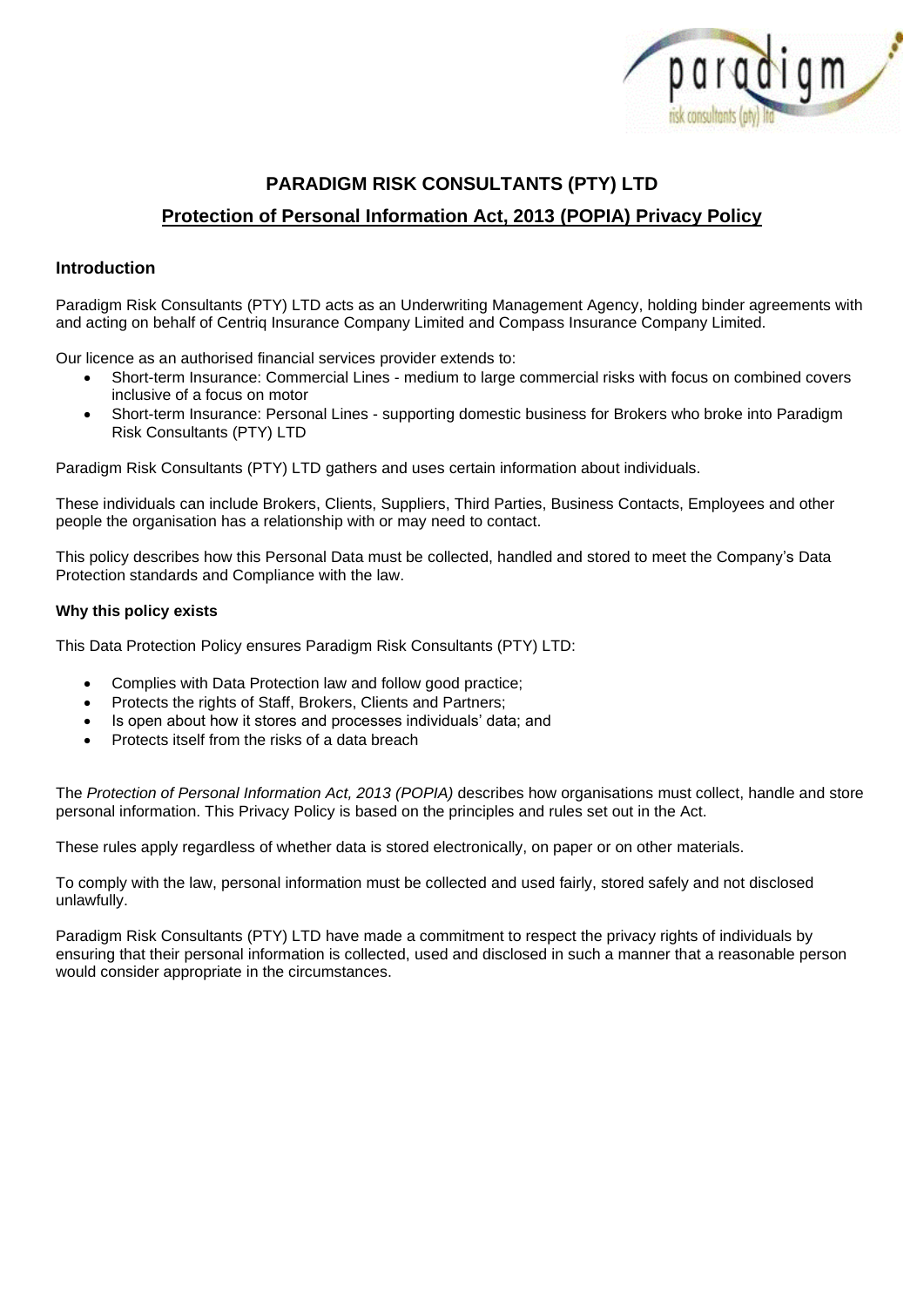

# **Definitions**

*"Broker" means Clients agent/ intermediary*

*"Client" means an individual who engages with a Broker*

*"Conditions" means the Conditions of Lawful Processing stipulated in Chapter 3 of the Act, unless the context indicates a contrary meaning: -*

- *Accountability*
- *Processing limitation*
- *Purpose specification*
- *Further processing limitation*
- *Information quality*
- *Openness*
- *Security safeguards*
- *Data subject participation;*

*"Data subject" means the person to whom personal information relates;*

*"Operator" means a person who processes personal information for a responsible party in terms of a contract or mandate, without coming under the direct authority of that party;*

*''Person'' means a natural person or a juristic person;*

*"Personal Information" means information relating to an identifiable, living, natural person, and where it is applicable, an identifiable, existing juristic person, including, but not limited to: -*

*(a) information relating to the race, gender, sex, pregnancy, marital status, national, ethnic or social origin, colour, sexual orientation, age, physical or mental health, well-being, disability, religion, conscience, belief, culture, language and birth of the person;*

*(b) information relating to the education or the medical, financial, criminal or employment history of the person;*

*(c) any identifying number, symbol, e-mail address, physical address, telephone number or other particular assignment to the person;*

*(d) the blood type or any other biometric information of the person;*

*(e) the personal opinions, views or preferences of the person;*

*(f) correspondence sent by the person that is implicitly or explicitly of a private or confidential nature or further correspondence that would reveal the contents of the original correspondence;*

*(g) the views or opinions of another individual about the person; and*

*(h) the name of the person if it appears with other personal information relating to the person or if the disclosure of the name itself would reveal information about the person;*

*"Privacy Officer / Information Officer" means the individual or individuals appointed from time to time to be accountable for the compliance with the policies and procedures contained in this policy document.*

*"Process" means any operational activity concerning personal information including the collection, organisation, storage, modification, communication and destruction of information. (The definition in POPIA is wide and is intended to cover all manner of processing.)*

*''Processing'' means any operation or activity or any set of operations, whether or not by automatic means, concerning personal information, including—*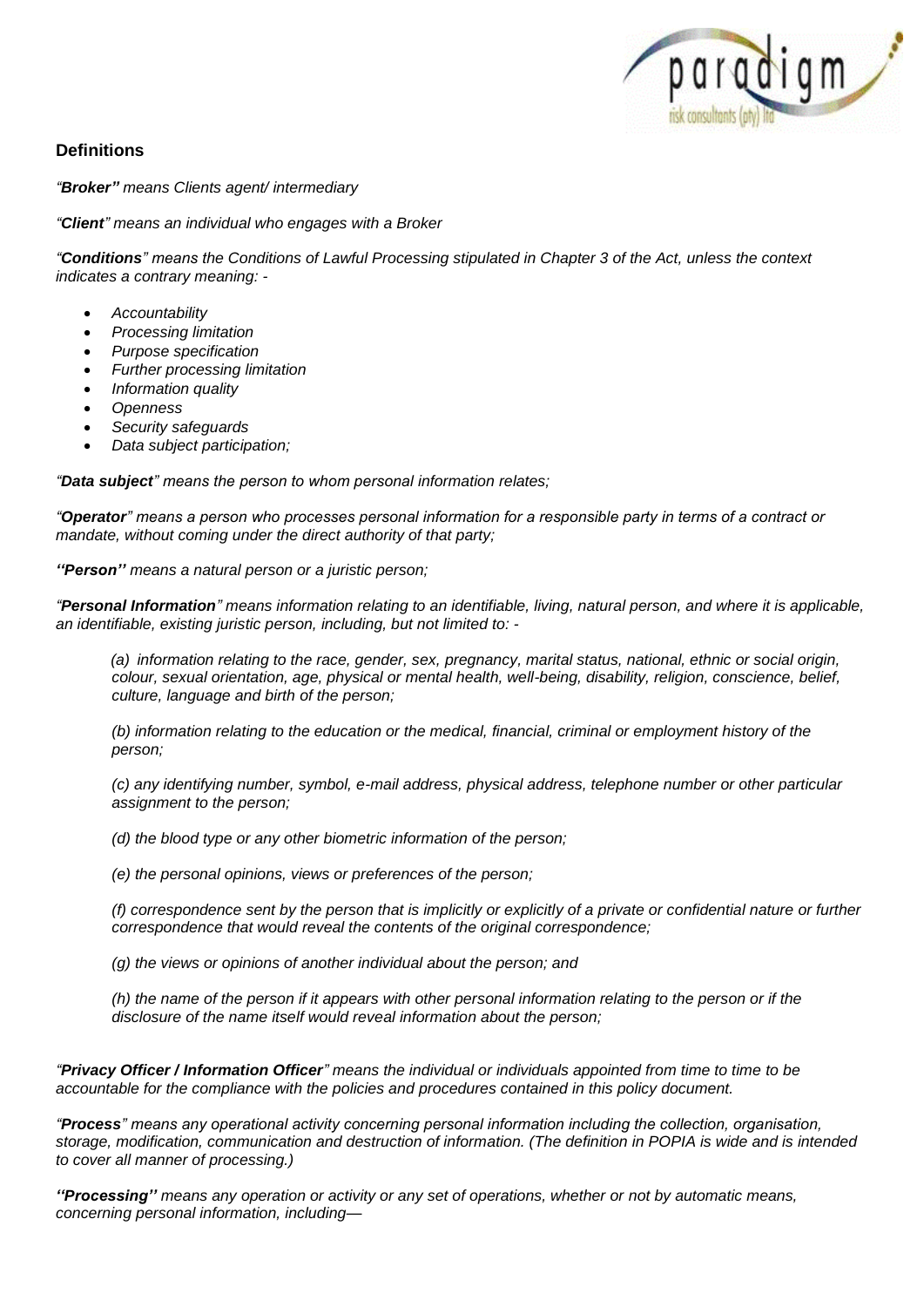

*(a) the collection, receipt, recording, organisation, collation, storage, updating or modification, retrieval, alteration, consultation or use;*

- *(b) dissemination by means of transmission, distribution or making available in any other form; or*
- *(c) merging, linking, as well as restriction, degradation, erasure or destruction of information;*

*''Public record'' means a record that is accessible in the public domain and which is in the possession of or under the control of a public body, whether or not it was created by that public body;*

*''Record'' means any recorded information—*

*(a) regardless of form or medium, including any of the following:*

*(i) Writing on any material;*

*(ii) information produced, recorded or stored by means of any tape-recorder, computer equipment, whether hardware or software or both, or other device, and any material subsequently derived from information so produced, recorded or stored;*

*(iii) label, marking or other writing that identifies or describes anything of which it forms part, or to which it is attached by any means;*

*(iv) book, map, plan, graph or drawing;*

*(v) photograph, film, negative, tape or other device in which one or more visual images are embodied so as to be capable, with or without the aid of some other equipment, of being reproduced;*

*(b) in the possession or under the control of a responsible party;*

*(c) whether or not it was created by a responsible party; and*

*(d) regardless of when it came into existence;*

*"Regulator" means the Information Regulator established in terms of the Act;*

*"Responsible Party" means a person who determines the purpose of and means of processing personal information (typically, but not always, the collector of information).*

*This privacy policy describes how we handle Personal Information that we collect from your application and claim forms, telephone calls, e-mails and other communications with us, as well as from claim investigators, medical professionals, our website, witnesses or other third parties involved in our business dealings with you.*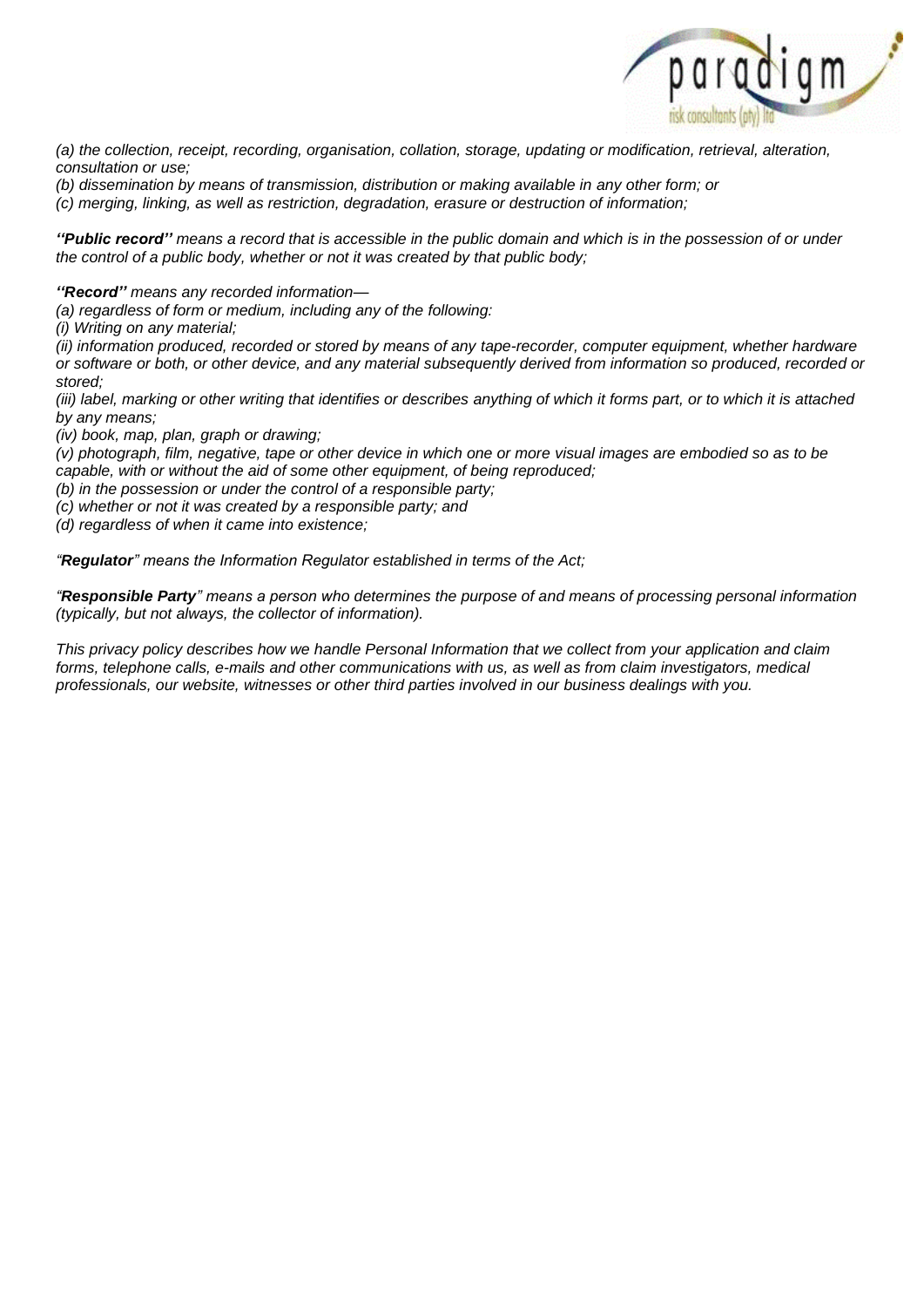

# **Policy Scope**

This policy applies to:

- The office of Paradigm Risk Consultants (PTY) LTD
- All permanent and part-time staff and volunteers of Paradigm Risk Consultants (PTY) LTD
- All contractors, suppliers and other people working on behalf of/ with Paradigm Risk Consultants (PTY) LTD

It applies to all data that the Company holds relating to identifiable individuals and juristic persons.

# **[Personal Information that we collect](https://www.aig.co.za/privacy-policy#accordion-child_pr_cr_cr_accordion_2)**

Depending on the relationship (i.e. Client; Claimant; Witness; Broker; appointed Representative; or other person relating to our business), Personal Information collected may include:

# • **General identification and contact information**

Name; address; e-mail and telephone details; gender; marital status; date of birth; educational background; activity records, such as driving records; photos; employment history, skills and experience; professional licenses and affiliations; relationship to the policyholder, insured or claimant; and date and cause of death, injury or disability.

- **Identification numbers issued by Government bodies or Agencies** Identification Book; National Identity Card; Passport Number; Tax Identification Number; Military Identification Number; Drivers Licence or other number.
- **Financial information and account details** Payment card number; bank account number and account details; credit history and credit score; assets; income; and other financial information.

# • **Other sensitive information**

In certain cases, we may receive sensitive information about Trade Union memberships, religious beliefs or political opinions. In addition, information about criminal records or civil litigation history in the process of preventing, detecting and investigating fraud. Paradigm Risk Consultants (PTY) LTD may also obtain sensitive information if voluntarily disclosed.

- **Telephone recordings** Recordings of telephone calls to Clients, Third Parties, Suppliers, Brokers etc.
- **Information to investigate crime, including fraud and money laundering** Insurers and similar entities commonly share information about their previous dealings with Policyholders and Claimants for this purpose

# **Information enabling Paradigm Risk Consultants (PTY) LTD to provide products and services**

Location and identification of property insured (for example, property address, vehicle license plate or identification number); age categories of individuals; policy and claim numbers; coverage/peril details; cause of loss; prior accident or loss history; director or partner status, or other ownership or management interest in an organization; and other insurances held.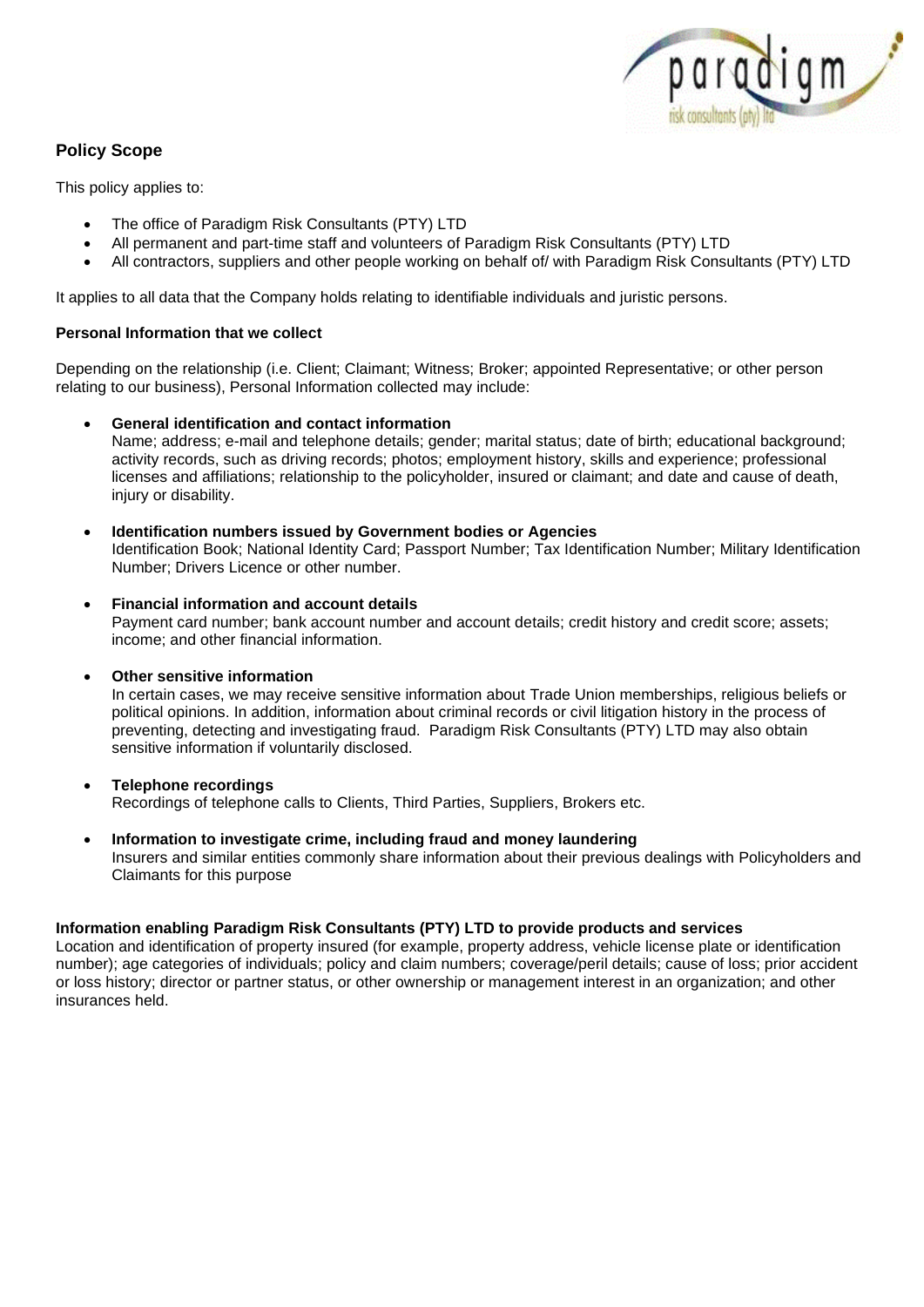

### **[From whom do we collect the Personal Information?](https://www.aig.co.za/privacy-policy#accordion-child_pr_cr_cr_accordion_3)**

Personal information will be collected directly from the data subject, except if:

*(a)* the information is contained in a public record or has deliberately been made public by the data subject;

*(b)* the data subject has consented to the collection of the information from another source;

*(c)* collection of the information from another source would not prejudice a legitimate interest of the data subject;

*(d)* collection of the information from another source is necessary—

 *(i)* to avoid prejudice to the maintenance of the law by any public body, including the prevention, detection, investigation, prosecution and punishment of offences;

*(ii)* to enforce a law imposing a pecuniary penalty;

*(iii)* to enforce legislation concerning the collection of revenue as defined in local tax legislation;

*(iv)* for the conduct of proceedings in any court or tribunal that have commenced or are reasonably contemplated;

*(v)* in the legitimate interests of national security; or

 *(vi)* to maintain the legitimate interests of the responsible party or of a third party to whom the information is supplied;

*(e)* compliance would prejudice a lawful purpose of the collection; or

*(f)* compliance is not reasonably practicable in the circumstances of the particular case.

### **[How we use Personal Information](https://www.aig.co.za/privacy-policy#accordion-child_pr_cr_cr_accordion_4)**

We may use this Personal Information to:

- Communicate with our Brokers/ Clients/ Insurers and others as part of the business.
- Send our Brokers/ Clients important information regarding changes to our policies, other terms and conditions and other administrative information.
- Make decisions about whether to provide insurance; provide insurance and assistance services, including claim assessment, processing and settlement; and, where applicable, manage claim disputes.
- Process premiums and other payments.
- Provide improved quality, training and security.
- Prevent, detect and investigate crime, including fraud and money laundering, and analyse and manage other commercial risks.
- Management of infrastructure and business operations, and comply with internal policies and procedures, including those relating to auditing; finance and accounting; IT systems; data and website hosting; business continuity;
- Resolve complaints, and handle requests for data access or correction.
- Comply with applicable laws and regulatory obligations, such as those relating to anti-money laundering and anti-terrorism; comply with legal process; and respond to requests from public and governmental authorities.
- Establish and defend legal rights; protect Paradigm Risk Consultants (PTY) LTD operations or insurance business partners, our rights, privacy, safety or property, and/or others; and pursue available remedies or limit our damages.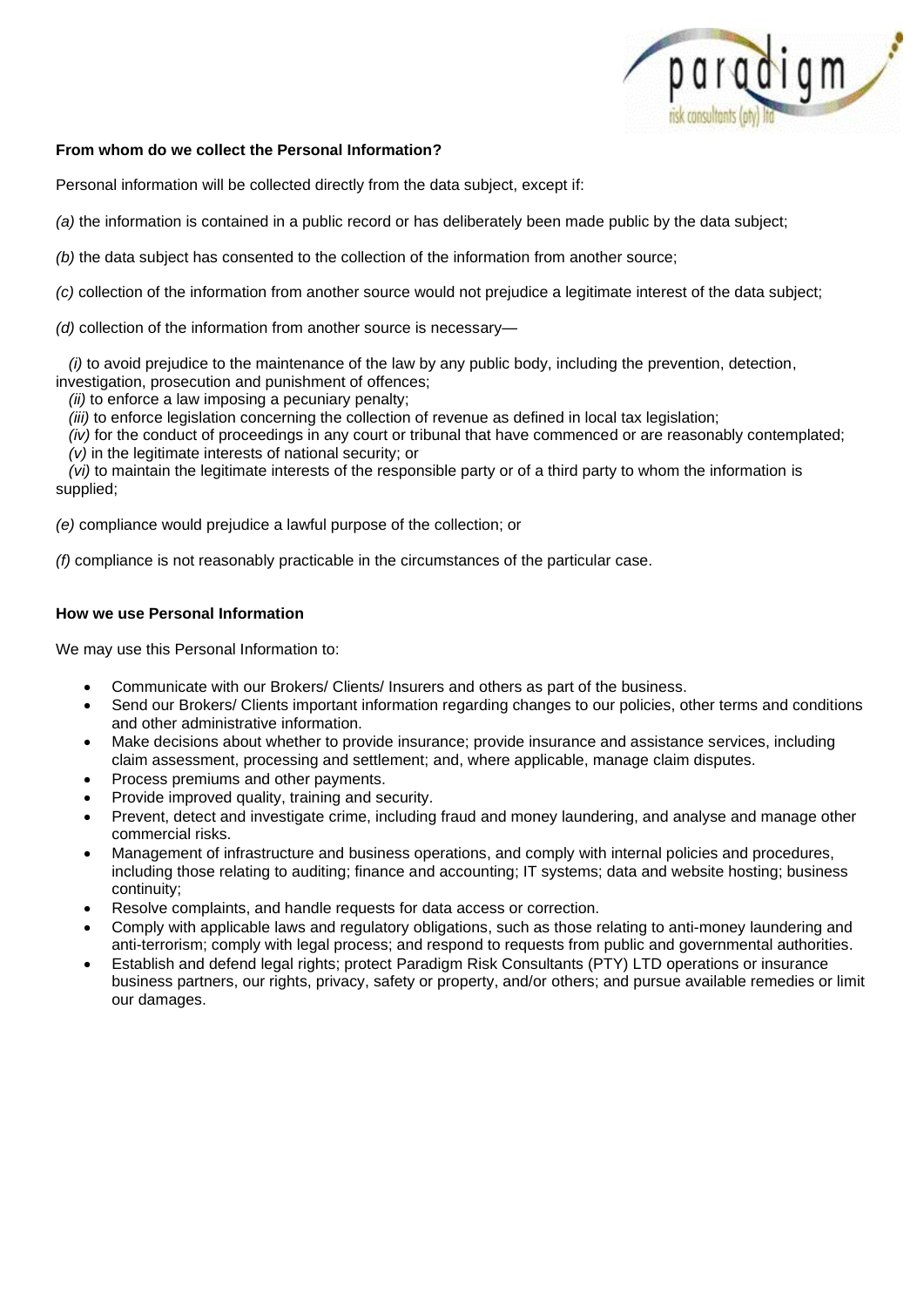

### **[Sharing of Personal Information](https://www.aig.co.za/privacy-policy#accordion-child_pr_cr_cr_accordion_6)**

Paradigm Risk Consultants (PTY) LTD may make Personal Information available to:

#### • **Other insurance and distribution parties**

In the course of providing insurance and processing claims, Paradigm Risk Consultants (PTY) LTD may make Personal Information available to Third Parties such as other insurers; reinsurers; insurance and reinsurance brokers and other intermediaries and agents; appointed representatives; distributors; financial institutions and other business partners.

#### • **Our service providers**

External third-party service providers, such as, actuaries, auditors, experts, lawyers and other outside professional advisors; IT systems, support and hosting service providers, marketing and market research and analysis service providers; financial institutions that service our accounts; document and records management providers; claim investigators and adjusters; engineers; examiners; jury consultants; translators; and similar third-party vendors and outsourced service providers that assist us in carrying out business activities.

#### • **Governmental authorities and third parties involved in court action**

Paradigm Risk Consultants (PTY) LTD may also share Personal Information with governmental or other public authorities (including, but not limited to, workers' compensation boards, courts, law enforcement, tax authorities and criminal investigations agencies); and third-party civil legal process participants and their accountants, auditors, lawyers and other advisors and representatives as we believe to be necessary or appropriate: (a) to comply with applicable law, including laws outside country of residence; (b) to comply with legal process; (c) to respond to requests from public and government authorities; (d) to enforce our terms and conditions; (e) to protect our rights, privacy, safety or property; and (f) to allow us to pursue available remedies or limit our damages.

### • **Other Third Parties**

We may share Personal Information with payees; emergency providers (fire, police and medical emergency services); organizations and providers; credit bureaus; credit reporting agencies; and other people involved in an incident that is the subject of a claim; as well as purchasers and prospective purchasers or other parties in any actual or proposed reorganization, merger, sale, joint venture, assignment, transfer or other transaction relating to all or any portion of our business, assets or stock. To check information provided, and to detect and prevent fraudulent claims, Personal Information (including details of injuries) may be put on registers of claims and shared with other insurers. We may search these registers when dealing with claims to detect, prevent and investigate fraud.

#### **[Security](https://www.aig.co.za/privacy-policy#accordion-child_pr_cr_cr_accordion_7)**

Paradigm Risk Consultants (PTY) LTD will take appropriate technical, physical, legal and organizational measures, which are consistent with applicable privacy and data security laws.

When Paradigm Risk Consultants (PTY) LTD provides Personal Information to a service provider, the service provider will be selected carefully and required to use appropriate measures to protect the confidentiality and security of the Personal Information.

### **[Retention of Personal Information](https://www.aig.co.za/privacy-policy#accordion-child_pr_cr_cr_accordion_8)**

Paradigm Risk Consultants (PTY) LTD takes reasonable steps to ensure that the Personal Information we process is reliable for its intended use, and as accurate and complete as is necessary to carry out the purposes described in this Privacy Policy. Paradigm Risk Consultants (PTY) LTD will retain Personal Information for the period necessary to fulfill the purposes outlined in this Privacy Policy unless a longer retention period is required or permitted by law.